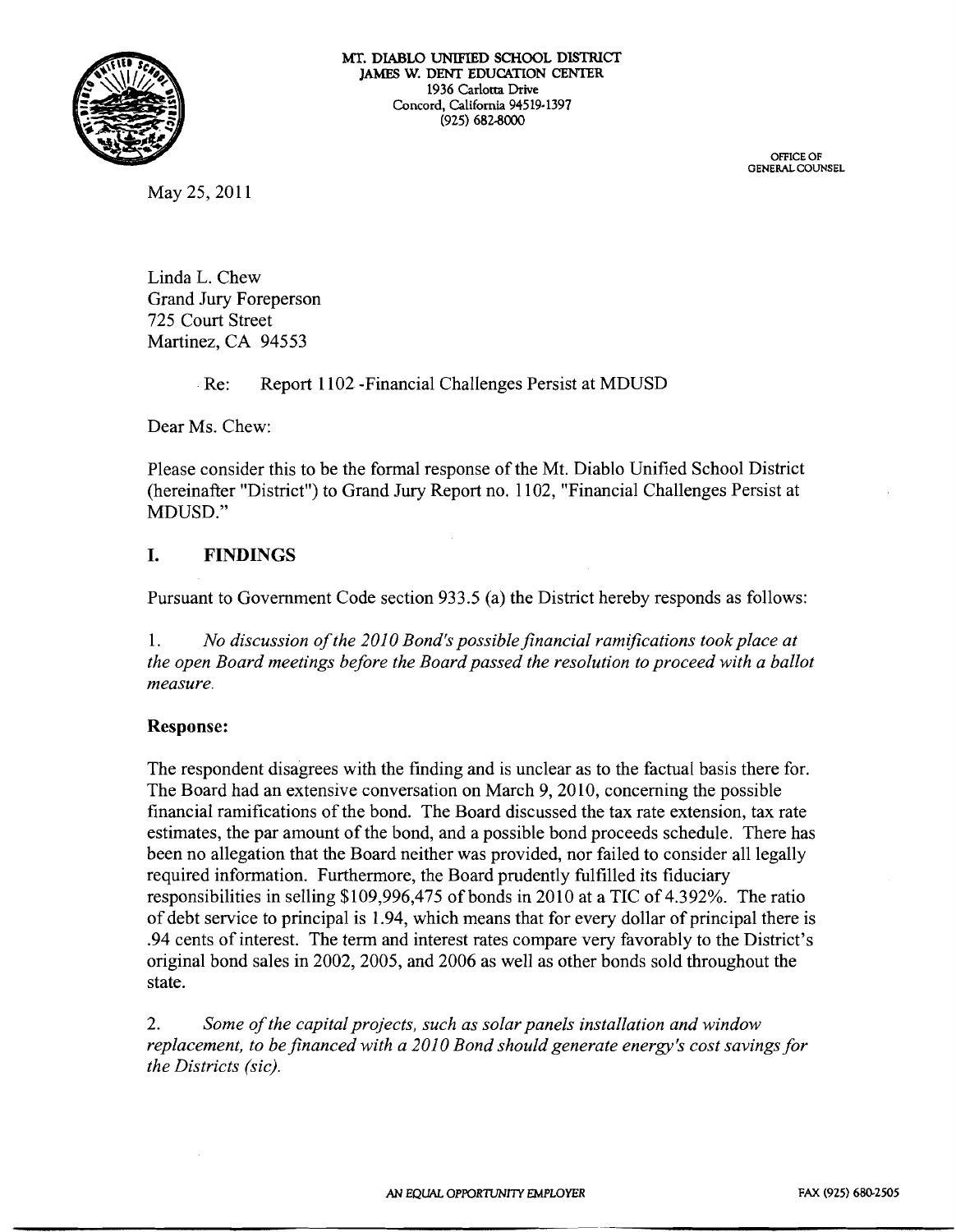Linda L. Chew Page 2 of 4

### **Response:**

The respondent agrees with the finding.

3. *The organization (sic) restructuring of the General Counsel's responsibilities has not resulted in anticipated operational effectiveness and may not have fuIfilled the cost savings originally projected.* 

### **Response:**

The respondent disagrees with the finding. Due to severely decreased state funding and declining enrollment, the District has been forced to make deep budget cuts and to combine positions and responsibilities. Accordingly, the District eliminated the Assistant Superintendent for Administrative Services position. The responsibilities of that position were reallocated to the General Counsel and Chief Financial Officer. This was a financial exigency with no reasonable expectation of enhanced organizational efficiency. The cost savings originally projected were only the elimination of the Assistant Superintendent for Administrative Services position. Accordingly, all the savings originally projected have been realized. The increased responsibility of the General Counsel position has not diverted legal resources. The District's legal budget was consolidated and reduced 50% during the 2009-10 fiscal year. The District's current legal expenditures are quite similar to what they were immediately before the reorganization.

4. *In addition to the anticipated relief to the general fund from speclfic 201 0 Bond projects, further savings could be achieved through further salary and benefit expenses (sic) reductions.* 

## **Response:**

The respondent agrees with the finding as it is intuitively obvious from an economic and budgetary perspective.

#### $II.$ **RECOMMENDATIONS**

Pursuant to Government Code section 933.5 (b) the District hereby responds as follows:

1. *When contemplating future taxing (sic) measures, the Board shall allow suflcient time for full disclosure to the public of financial information including legal fees, underwriting costs and repayment obligations. The Board should develop a written process addressing the discussion of financial consequences of taxing measures in a public forum and share their proposal with the public in the next 180 days.* 

## **Response:**

This recommendation requires further analysis. The Board will continue to responsibly exercise its fiduciary responsibilities and make all disclosures required by law. The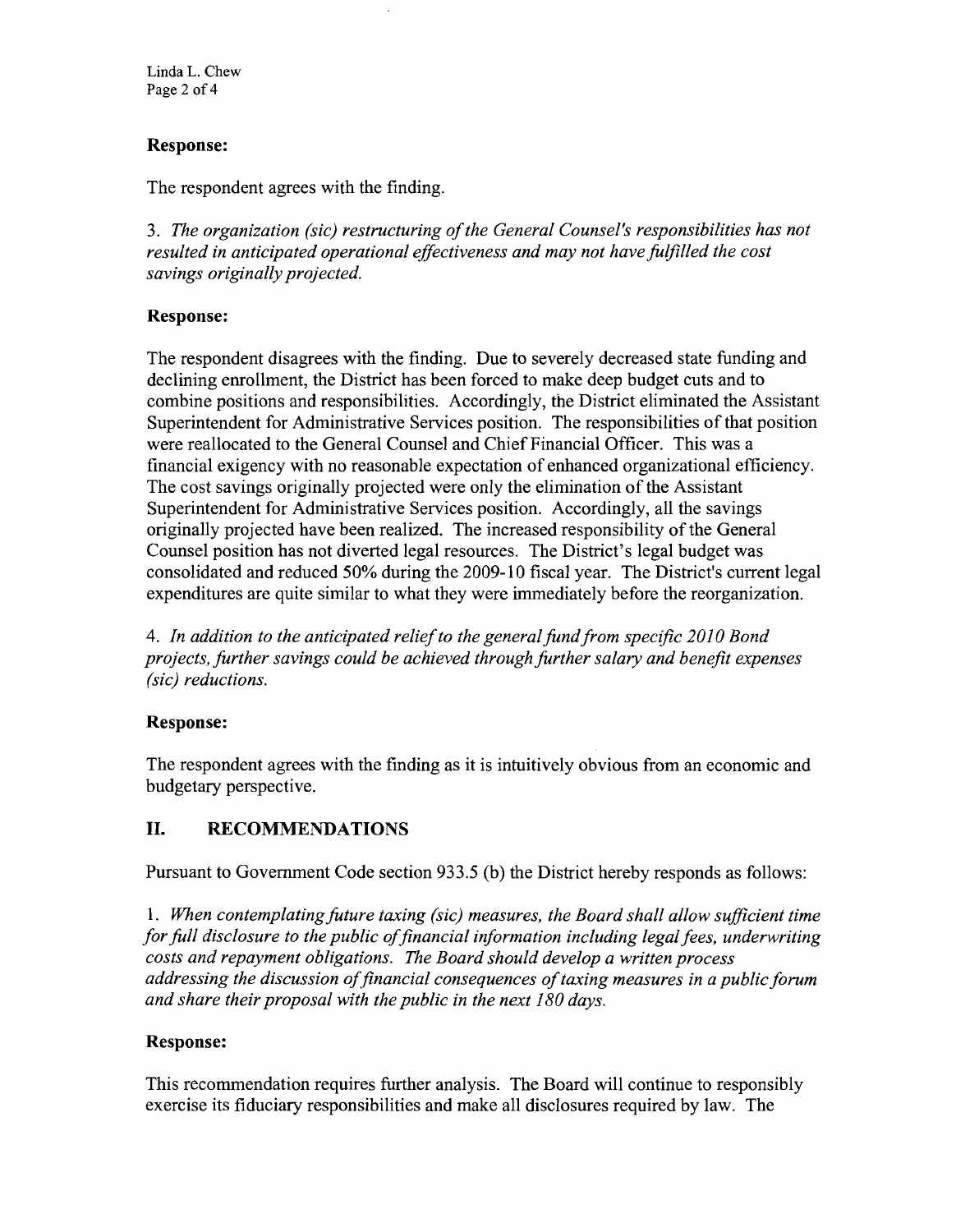Board dutihlly adheres to many written processes regarding public disclosure, reporting and deliberative processes including, but not limited to, those set forth in the California Education Code, the California Government Code (Brown Act), the California Elections Code, Roberts Rules of Order and Board Policy. Development of additional written processes, specific to discussions of tax measures appears duplicative and extraneous.

2. *To verzfi the estimated energy savings from speczjc planned capital projects, there should being annual audit of energy expenditures. The audit should focus on and reflect any costs reduced by the use of solar panels funded by the Bond. This audit should be done within 180 days after the initial solar panels were installed and continue on an annual basis for three years.* 

### **Response:**

This recommendation has been implemented at multiple levels:

1) System performance will be monitored perpetually throughout the term of the agreement (20 years). The "Performance Guarantee" provision stipulates that SunPower guarantee 95% of stated system production throughout contract term (20 years) and any production shortfalls must be paid annually to the District at the then current rate;

2) the District's participation in the California Solar Initiative program requires rigorous annual reporting for the first five (5) years of operation in order to calculate and capture rebates; and

3) summary billings from PG&E will be reviewed monthly and compared to presystem invoices to establish actual consumption and billing reductions. Consequently, the District's established internal controls will far exceed the Grand Jury's recommendation.

3. *The Board should review the effectiveness of combining the General Counsel's responsibility for legal work and services with transportation, maintenance and food services. They should also analyze the impact of combining these responsibilities on actual costs.* 

## **Response:**

This recommendation has been implemented. The General Counsel is regularly evaluated. The District is consistently engages in an internal review of its operational effectiveness, budgeting and expenditures.

*4. The Board should continue reducing salaries and benejts to address the District's 201 1-201 2 budget shortfalls.*